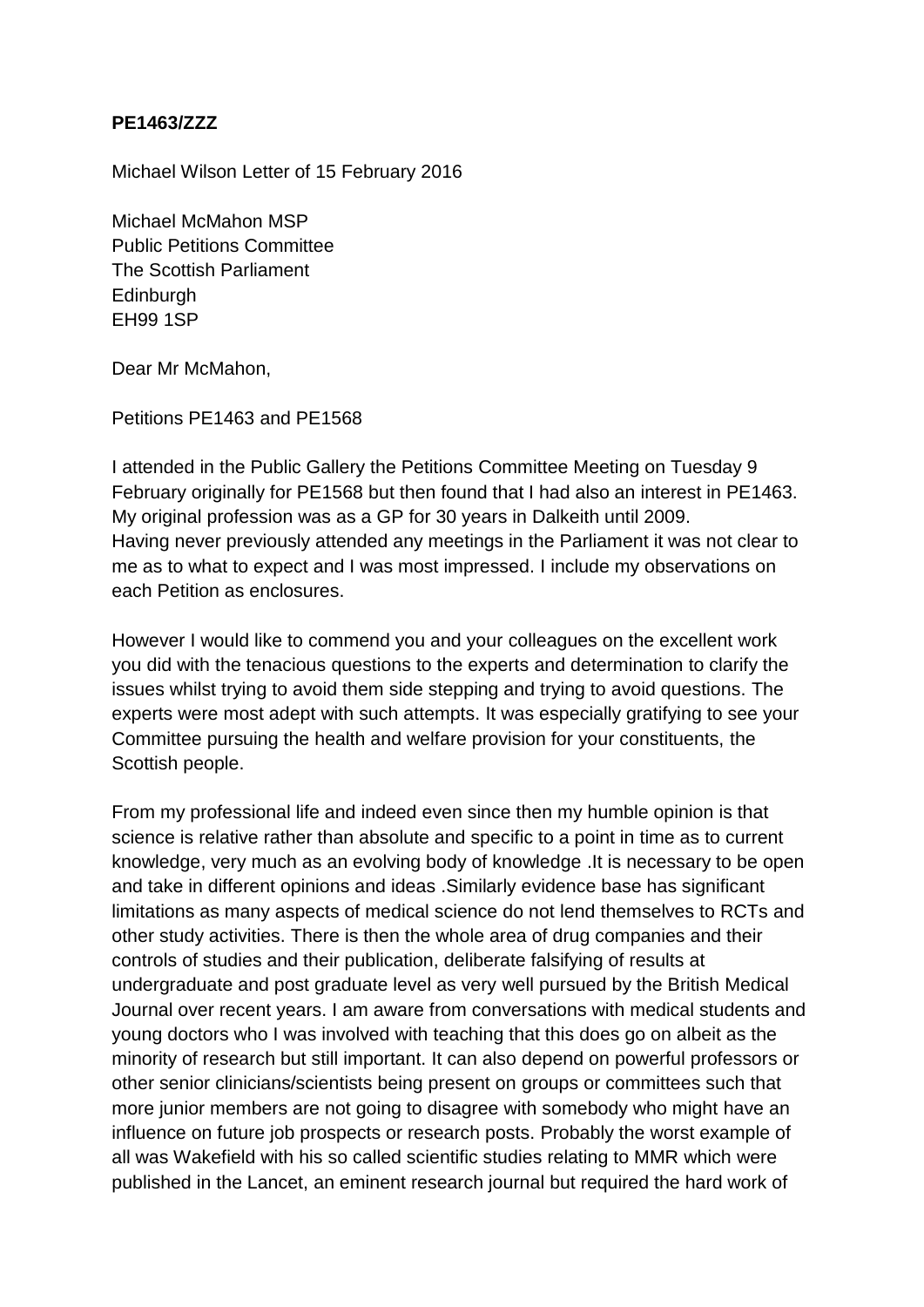journalists to expose the total lack of science. Sadly evidence base is often therefore relative and in any event as with all science knowledge moves on and what is currently sacrosanct may be found subsequently to not be correct in the future. The experts at least agreed occasionally with the latter in their answers.

All the conflicting studies about with reference to diet and alcohol and the major shifts in advice about what to drink and eat are other examples.

I am also conscious that I come into these discussions late in the process so maybe my observations have been previously made, nonetheless I felt duty bound to make them.

I would again like to repeat my appreciation for your diligence and vigour in continuing these petitions.

Yours sincerely,

Michael Wilson. MB,ChB,MRCGP,DCH,DRCOG,LMCC